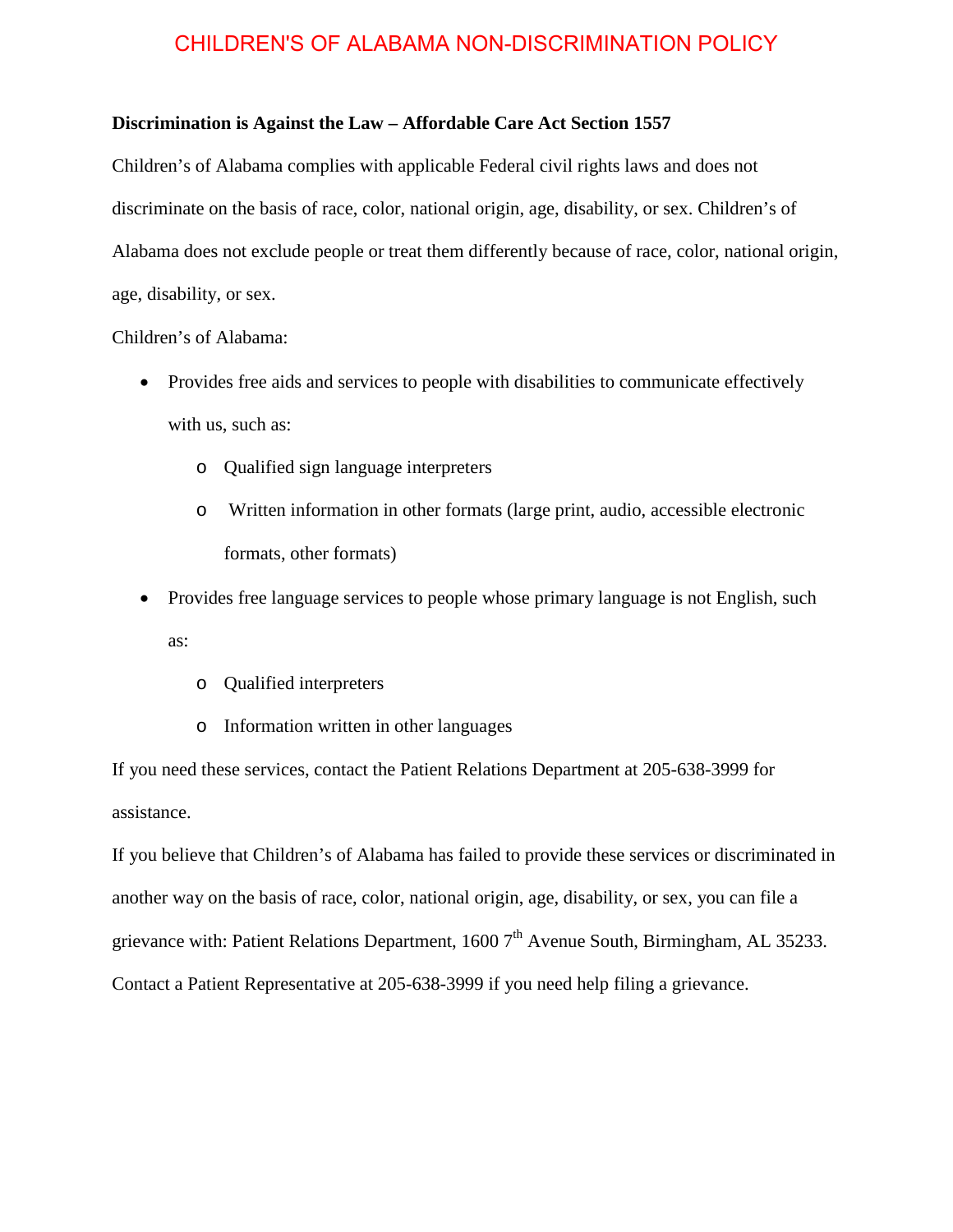You can also file a civil rights complaint with the U.S. Department of Health and Human Services, Office for Civil Rights, electronically through the Office for Civil Rights Complaint Portal, available at https://ocrportal.hhs.gov/ocr/portal/lobby.jsf, or by mail or phone at:

U.S. Department of Health and Human Services

200 Independence Avenue, SW

Room 509F, HHH Building

Washington, D.C. 20201

1-800-368-1019, 800-537-7697 (TDD)

Complaint forms are available at [http://www.hhs.gov/ocr/office/file/index.html.](http://www.hhs.gov/ocr/office/file/index.html)

## **Language Assistance Services**

ATTENTION: Communication is important to us. Language assistance services, free of charge,

are available to you. Call 1-205-638-9191

## **Español (Spanish)**:

ATENCIÓN: si habla español, tiene a su disposición servicios gratuitos de asistencia lingüística. Llame al 1-205-638-9191.

## 繁體中文 **(Chinese)**:

注意:如果您使用繁體中文,您可以免費獲得語言援助服務。請致電 1-205-638-9191。

## 한국어 **(Korean)**:

주의: 한국어를 사용하시는 경우, 언어 지원 서비스를 무료로 이용하실 수 있습니다. 1-205-638- 9191 번으로 전화해 주십시오.

#### **Tiếng Việt (Vietnamese)**:

CHÚ Ý: Nếu bạn nói Tiếng Việt, có các dịch vụ hỗ trợ ngôn ngữ miễn phí dành cho bạn. Gọi số 1-205-638- 9191.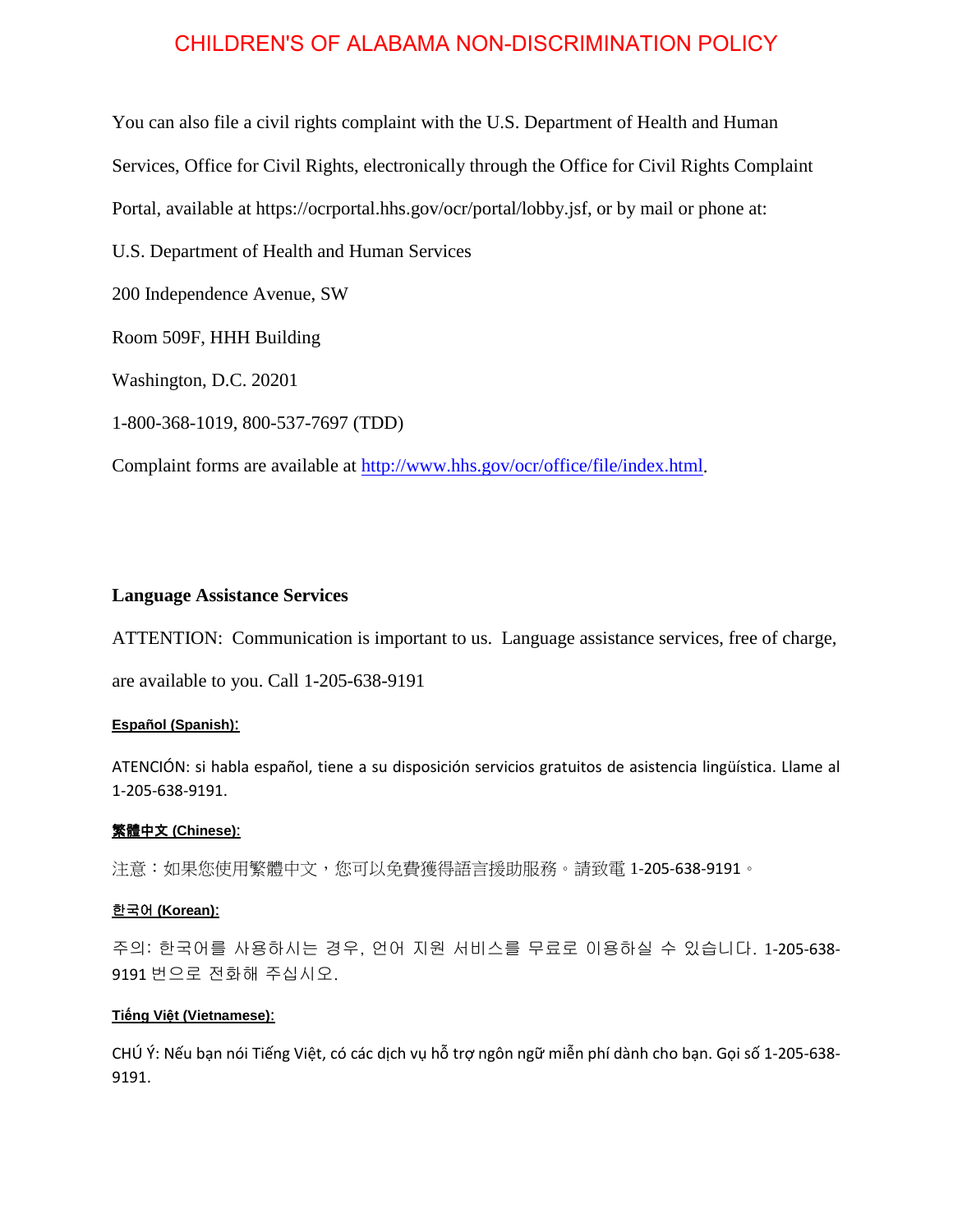### :**(Arabic (**العربیة

ملحوظة: إذا كنت تتحدث اذكر اللغة، فإن خدمات المساعدة اللغویة تتوافر لك بالمجان. اتصل برقم 1-205-638-9191 (رقم ھاتف الصم والبكم.

## **Deutsch (German):**

ACHTUNG: Wenn Sie Deutsch sprechen, stehen Ihnen kostenlos sprachliche Hilfsdienstleistungen zur Verfügung. Rufnummer: 1-205-638-9191.

#### **Français (French)**:

ATTENTION: Si vous parlez français, des services d'aide linguistique vous sont proposés gratuitement. Appelez le 1-205-638-9191.

## **�જરાતી ુ (Gujarati)**:

**�ચના ુ : જો તમે�જરાતી ુ બોલતા હો, તો િન:�લ્ક ભાષા ુ સહાય સેવાઓ તમારા માટ� ઉપલબ્ધ છે. ફોન કરો** 1-205-638-9191.

## **Tagalog (Tagalog – Filipino)**:

PAUNAWA: Kung nagsasalita ka ng Tagalog, maaari kang gumamit ng mga serbisyo ng tulong sa wika nang walang bayad. Tumawag sa 1-205-638-9191.

## **�हंद� (Hindi)**:

ध्यान दख: यख़द आप खहदी बोलते ह खतो आपके िलए मुफ्त मल्ल भाषा सहायता सेवाएं उपलब्ध ह। @1-205-638-9191

## ພາສາລາວ **(Lao)**:

ໂປດຊາບ: ຖ້າວ່າ ທ່ານເວົາພາສາ ລາວ, ການບໍລິການຊ່ວຍເຫຼືອດ້ານພາສາ, ໂດຍບໍ່ເສັງຄ່າ, ແມ່ນມີພ້ອມໃຫ້ທ່ານ. ໂທຣ 1-205-638-9191.

#### **Русский (Russian)**:

ВНИМАНИЕ: Если вы говорите на русском языке, то вам доступны бесплатные услуги перевода. Звоните 1-205-638-9191.

#### **Português (Portuguese)**:

ATENÇÃO: Se fala português, encontram-se disponíveis serviços linguísticos, grátis. Ligue para 1-205- 638-9191.